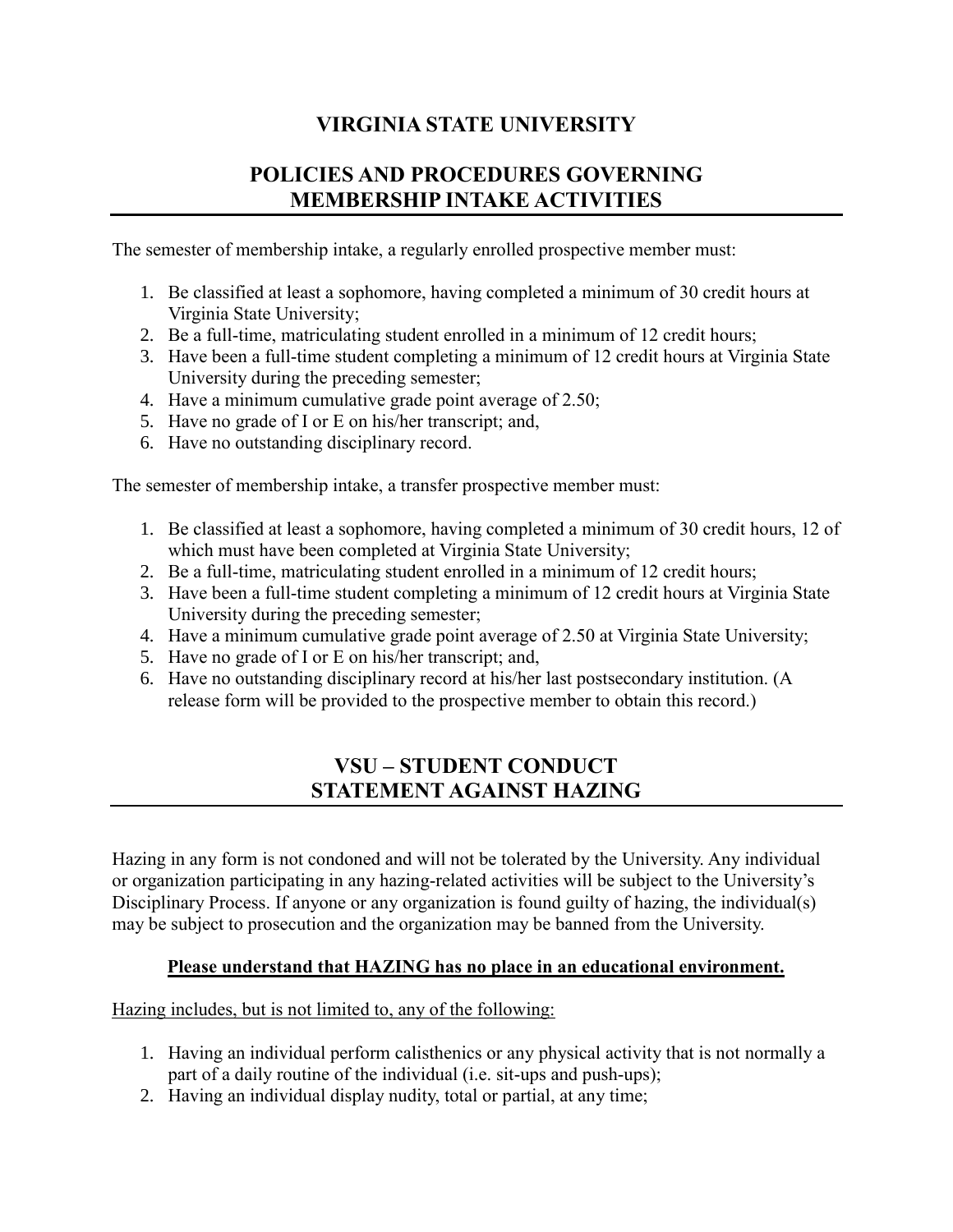- 3. Having an individual wear or carry items (i.e. paddles, bricks, and/or items not belonging to the individual);
- 4. Dropping food (eggs, grapes, liver etc.) into the mouth of an individual;
- 5. Having an individual receiving paddle swats;
- 6. Throwing whipped cream, water, paint, eggs, etc. on an individual;
- 7. Pushing, shoving tackling or any other non-friendly contact, including verbal or physical with an individual;
- 8. Awakening an individual continuously during the night;
- 9. Forcing an individual to drink alcoholic beverages or having alcoholic beverages in the presence of an individual participating in membership intake;
- 10. Requiring an individual to participate in line-ups including line names and line numbers;
- 11. Requiring the eating of foods that are not suited to an individual's taste (i.e. raw onions, spoiled food, etc.);
- 12. Having an individual participate in road trips (other than those approved by the membership intake program) or kidnapping an individual;
- 13. Having an individual participate in War Games;
- 14. Putting an individual in a room which is uncomfortable (temperature, noise, too small) at any time;
- 15. Having an individual perform personal errands active or inactive members (servitude);
- 16. Assigning an individual "pranks" such as stealing, painting objects, panty raids, and/or harassing another organization;
- 17. Having a prophyte, neophyte or other member intentionally defacing the house or a room for an individual to clean.
- 18. Calling an individual any name other than his or her given name;
- 19. Depriving an individual adequate sleep;
- 20. Prohibiting an individual adequate time for studying;
- 21. Yelling and screaming at an individual:
- 22. Having lengthy work sessions for an individual:
- 23. Expecting or requiring an individual to do anything that the prophyte, neophyte, or other member say;
- 24. Having an individual perform purposeless runs for the sake of creating "unity", "sisterhood", "brotherhood" or for any other reason;
- 25. Yelling or screaming or use of obscenities at an individual;
- 26. Demeaning an individual when he or she makes a mistake in recitation in front of the chapter, in public or in any other setting;
- 27. Bracing and finger-snapping in an individual's ear(s); and,
- 28. Requiring an individual to perform any lewd, lascivious or other indecent acts.

# **Virginia State University Hazing Policy**

WHEREAS, the Virginia General Assembly amended Virginia's anti-hazing statue and authorized the board of visitors of institutions of higher education to promulgate policies which officially prohibit hazing; and,